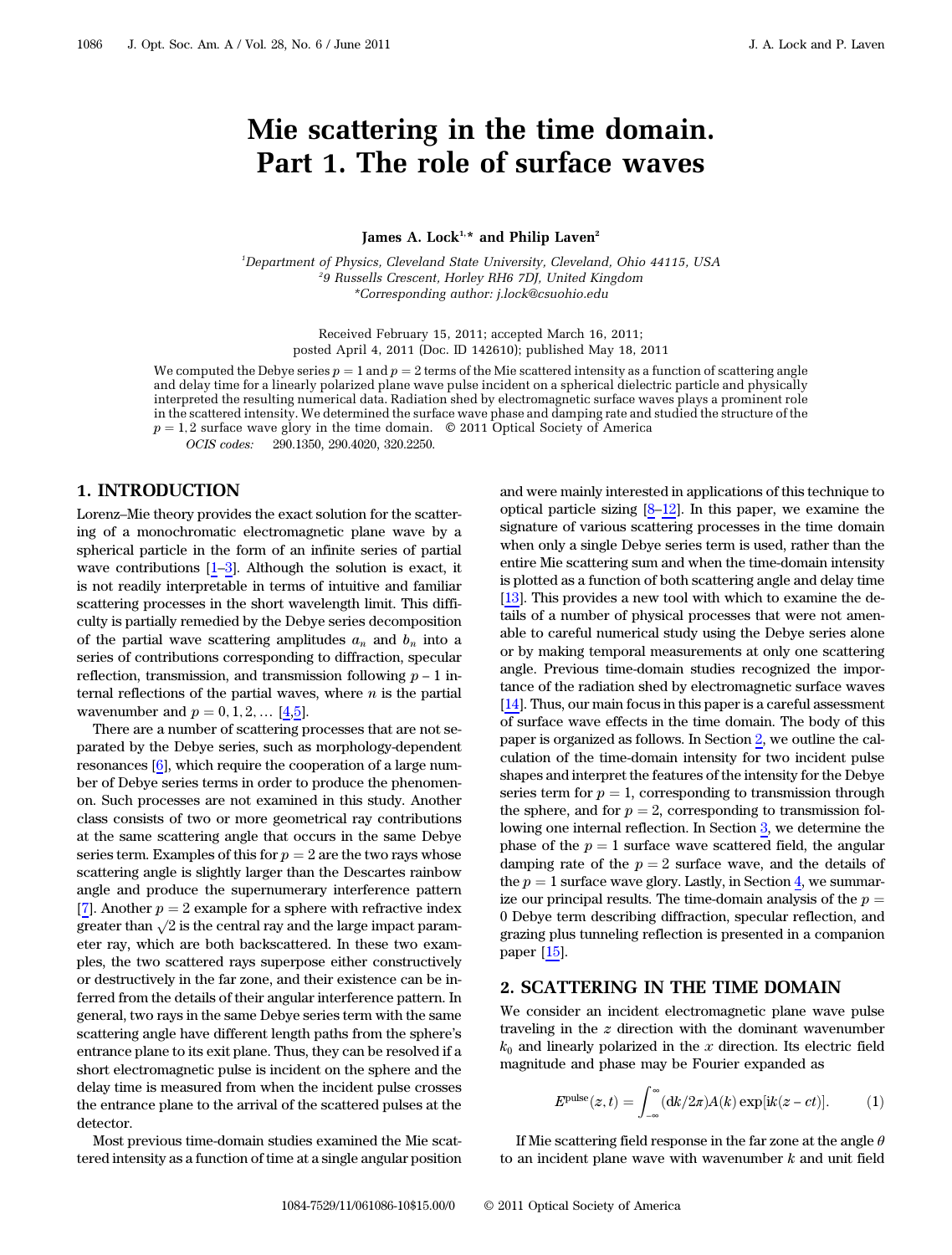<span id="page-1-3"></span>strength is  $E^{\text{Mie}}(k, \theta)$ , the far-zone time-domain scattered field is [16–18]

$$
E^{\rm scatt}(t,\theta) = \int_{-\infty}^{\infty} (\mathrm{d}k/2\pi) A(k) E^{\rm Mie}(k,\theta) \exp(-\mathrm{i}ckt). \tag{2}
$$

<span id="page-1-0"></span>For the computational results described in this paper, we used the raised cosine pulse

$$
\mathbf{E}^{\text{pulse}}(z,t) = E_0 \cos^2[\pi(z-ct)t/2c\tau] \exp[i k_0(z-ct)] \mathbf{u_x} \quad (3)
$$

for  $-\tau\leq t\leq\tau.$  The dominant wavelength and wavenumber are  $\lambda_0 = 0.65 \,\mu\mathrm{m}$  and  $k_0 = 9.67 \times 10^6 \,\mathrm{m}^{-1}$ . After Fourier transforming a pulse with  $\tau = 10$  fs to a wavenumber space to obtain  $A(k)$ , we then truncated  $|A(k)|^2$  at 10<sup>-4</sup> of its peak value, giving the frequency band  $6.74 \times 10^6$  m<sup>-1</sup> ≤ k ≤  $12.6 \times 10^6$  m<sup>-1</sup>. Inverse Fourier transforming the truncated spectrum back to the time domain, the resulting truncated pulse was found to be virtually the same as the original pulse for  $-\tau \le t \le \tau$ , but possessed weak sideband oscillations for  $t < -\tau$  and  $t >$  $\tau$  with an amplitude less than 10<sup>-5</sup> $E_0$ .

For ease in performing various integrals analytically in this paper, we used the Gaussian pulse shape

$$
\mathbf{E}^{\text{pulse}}(z,t) = E_0 \exp[-(z-ct)^2/\sigma^2] \exp[i k_0(z-ct)] \mathbf{u_x}, \quad (4)
$$

<span id="page-1-2"></span>giving

$$
A(k) = \sigma E_0(\pi)^{1/2} \exp[-\sigma^2 (k - k_0)^2 / 4], \tag{5}
$$

where the temporal pulse width is parameterized by  $\sigma$ . A time interval of 10 fs between the  $E = 0.5E_{\text{max}}$  points, as in the raised cosine pulse of Eq. [\(3\)](#page-1-0), corresponds to  $\sigma = 18.01 \times 10^{-7}$  m. But if the wavenumbers  $6.74 \times 10^{6}$  m<sup>-1</sup> and  $12.6 \times 10^6 \,\mathrm{m}^{-1}$  are chosen to be at the  $10^{-4}$  points of  $|A(k)|^2$ , then  $\sigma = 14.65 \times 10^{-7}$  m. Thus, the value of  $\sigma$  for the Gaussian pulse varies by about 25% when fitting different properties of the raised cosine pulse.

<span id="page-1-1"></span>We can straightforwardly determine the features of geometrical ray scattering in the time domain. For a collection of initially parallel rays making a given number of internal reflections within the sphere, the magnitude and phase of the scattered field in some appropriate angular interval takes the form

$$
Eray(k, \theta) = kaB(\theta) \exp[ika\Phi(\theta)],
$$
 (6)

where  $kaB(\theta)$  is the field amplitude,  $ka\Phi(\theta)$  is the phase, and the  $E_0[\exp(ikr - i\omega t)]/(kr)$  dependence of the outgoing spherical wave has been suppressed. Substituting Eq. ([6](#page-1-1)) and the Gaussian pulse of Eq.  $(5)$  into Eq.  $(2)$  and evaluating the integrals analytically, the magnitude squared of the time-domain field is the intensity

$$
Iray(t, \theta) = (k_0 a)^2 B^2(\theta) \exp\{-2[ct - a\Phi(\theta)]^2/\sigma^2\},
$$
 (7)

<span id="page-1-4"></span>where the  $E_0^2/(k_0r)^2$  dependence has again been suppressed.<br>The temporal Gaussian dependence reaches its peak value at The temporal Gaussian dependence reaches its peak value at

$$
t = a\Phi(\theta)/c,\t\t(8)
$$

which is identical to the case of monochromatic plane wave incidence since Eq. [\(8\)](#page-1-4) is also the relation between the time

delay of a monochromatic scattered ray and its phase. The angular dependence of the temporal ray intensity peak is also identical to that for scattering by a monochromatic plane wave of wavenumber  $k_0$ .

In order to computationally validate these ray predictions, Fig. [1](#page-1-5) shows a false color graph of the computed Mie theory time-domain scattered intensity as a function of the delay time t and scattering angle  $\theta$  for the raised cosine pulse of Eq. [\(3\)](#page-1-0) with the pulse parameters described earlier. The pulse is incident on a spherical water droplet of radius  $a = 10 \mu m$  and complex refractive index  $N + iK = 1.3326 + i(1.67 \times 10^{-8})$  in a vacuum [19,20]. Dispersion of the refractive index of water over the pulse's frequency band has been neglected. The scattered field was obtained for a large number of evenly spaced wavenumbers in the frequency interval, and was converted to the time domain using the FFT algorithm. The magnitude squared of the time-domain electric field was plotted at time intervals of  $\Delta t \approx 0.54$  fs =  $\lambda_0/4c$  in Fig. [1,](#page-1-5) and the detector integration time has not been taken into account. The delay times given in Fig. [1](#page-1-5) are relative to that of specular reflection of the central ray at  $\theta = 180^{\circ}$ .

<span id="page-1-6"></span>The false color graph in Fig. [2](#page-2-0) shows the results of Debye series calculations, showing only the  $p = 1$  term. The ray theory prediction for the  $p = 1$  transmission scattering angle as a function of the delay time is given parametrically by

$$
\theta = 2\theta_i - 2\theta_t,\tag{9}
$$

<span id="page-1-7"></span>
$$
t = 2a[1 - \cos(\theta_i)]/c + 2aN\cos(\theta_t)/c, \qquad (10)
$$

$$
\sin(\theta_{\rm i}) = N \sin(\theta_{\rm t}),\tag{11}
$$

<span id="page-1-5"></span>

Fig. 1. (Color online) Scattered intensity in the time domain calculated using Mie theory as a function of the delay time  $t$  and scattering angle  $\theta$  for a raised cosine pulse with  $k_0 = 9.67 \times 10^6 \,\text{m}^{-1}$  and  $\tau = 5 \,\text{fs}$ incident on a spherical particle of radius  $a = 10 \,\mu$ m and refractive index  $1.3326 + i(1.67 \times 10^{-8})$ .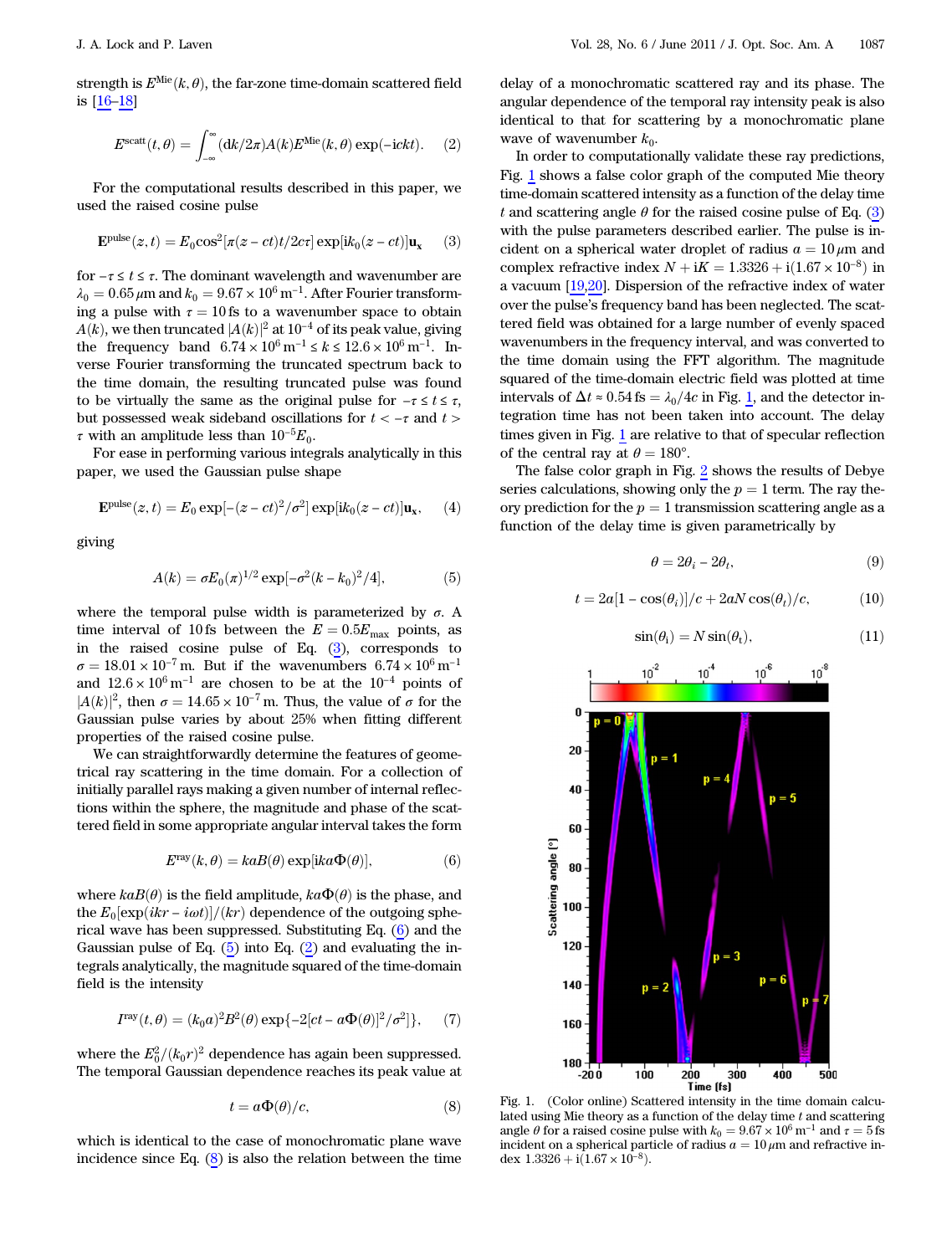<span id="page-2-0"></span>

Fig. 2. (Color online)  $p = 1$  component of the scattered intensity in the time domain as a function of the delay time t and scattering angle  $\theta$ for the pulse and particle parameters of Fig. [1.](#page-1-5) The false color scale for intensity in Fig. [1](#page-1-5) has been reset in Fig. [2](#page-2-0) to emphasize the low-intensity components. The ray theory scattering angle as a function of delay time of Eqs.  $(9)$  $(9)$ – $(11)$  $(11)$  has been overlaid on the figure. The grid ticks on the ray theory line correspond to the ray impact parameter  $b$  in intervals of  $\Delta b = 0.1$ .

for the range of angles of incidence  $0^{\circ} \le \theta_i \le 90^{\circ}$ , and has been overlaid on the figure. The scattering angle monotonically increases as a function of the ray impact parameter. The central ray  $\theta_i = 0^\circ$  is scattered at  $\theta = 0^\circ$  and  $t = 88.84$  fs. The grazing incidence ray at  $\theta_i = 90^\circ$  is the last ray to strike the sphere. It is classically transmitted into the sphere with zero intensity and exits at the critical scattering angle  $\theta_c = 82.75^{\circ}$  and  $t_c = 125.39$  $t_c = 125.39$  $t_c = 125.39$  fs. The time-domain signal in Fig. 2, however, extends far beyond that of grazing ray incidence and can be understood as follows. In wave theory, the edge region for scattering consists of partial waves with  $n + 1/2 =$  $ka + \varepsilon (ka)^{1/3}, -\varepsilon_{\text{max}} \leq \varepsilon \leq \varepsilon_{\text{max}}$  and  $\varepsilon_{\text{max}} \approx 4.05$  [21]. It corresponds to geometrical rays that either strike the sphere with grazing incidence or classically just miss striking the sphere but nonetheless tunnel through the centrifugal barrier surrounding it and weakly interact with the sphere [22]. The interaction of these partial waves with the sphere produces electromagnetic surface waves that propagate along the sphere surface and are angularly damped as they shed radiation tangent to the sphere into the far-zone beginning at the ray optics boundary  $\theta_c$ . The smooth transition between the geometrical ray scattered field for  $\theta \ll \theta_c$  and the surface wave region for  $\theta \gg \theta_c$  is known as the Fock transition [23], whose angular width is approximately  $1.5(2/ka)^{1/3} \approx$ 24° to each side of center. The extension of the time-domain intensity of Fig.  $2$  past  $t_c$  is due initially to the Fock transition, and then afterward to the radiation shed by surface waves. The four surface wave contributions to the  $p = 1$  scattered field for  $\theta \approx 180^\circ$  are illustrated in Fig. [3](#page-2-1). Paths A and B contribute to the scattered field at angles slightly less than 180° as

measured clockwise from the forward direction. Similarly, paths  $C$  and  $D$  contribute at angles slightly larger than 180°. Together, they interfere to produce the  $p = 1$  surface wave glory, which is evident in the time domain by the crossing of the surface wave arms in Fig. [4](#page-3-1).

Similarly, Fig. [5](#page-3-2) shows a false color graph of the computed  $p = 2$  Debye series time-domain intensity as a function of t and  $\theta$  for the same pulse and sphere parameters. It illustrates

<span id="page-2-1"></span>

Fig. 3. (Color online) Pictorial representation of the  $p = 1$  surface waves A and B with  $\theta$  < 180°, and C and D with  $\theta$  > 180°. A and D are the short path length surface waves, and B and C are the long path length surface waves.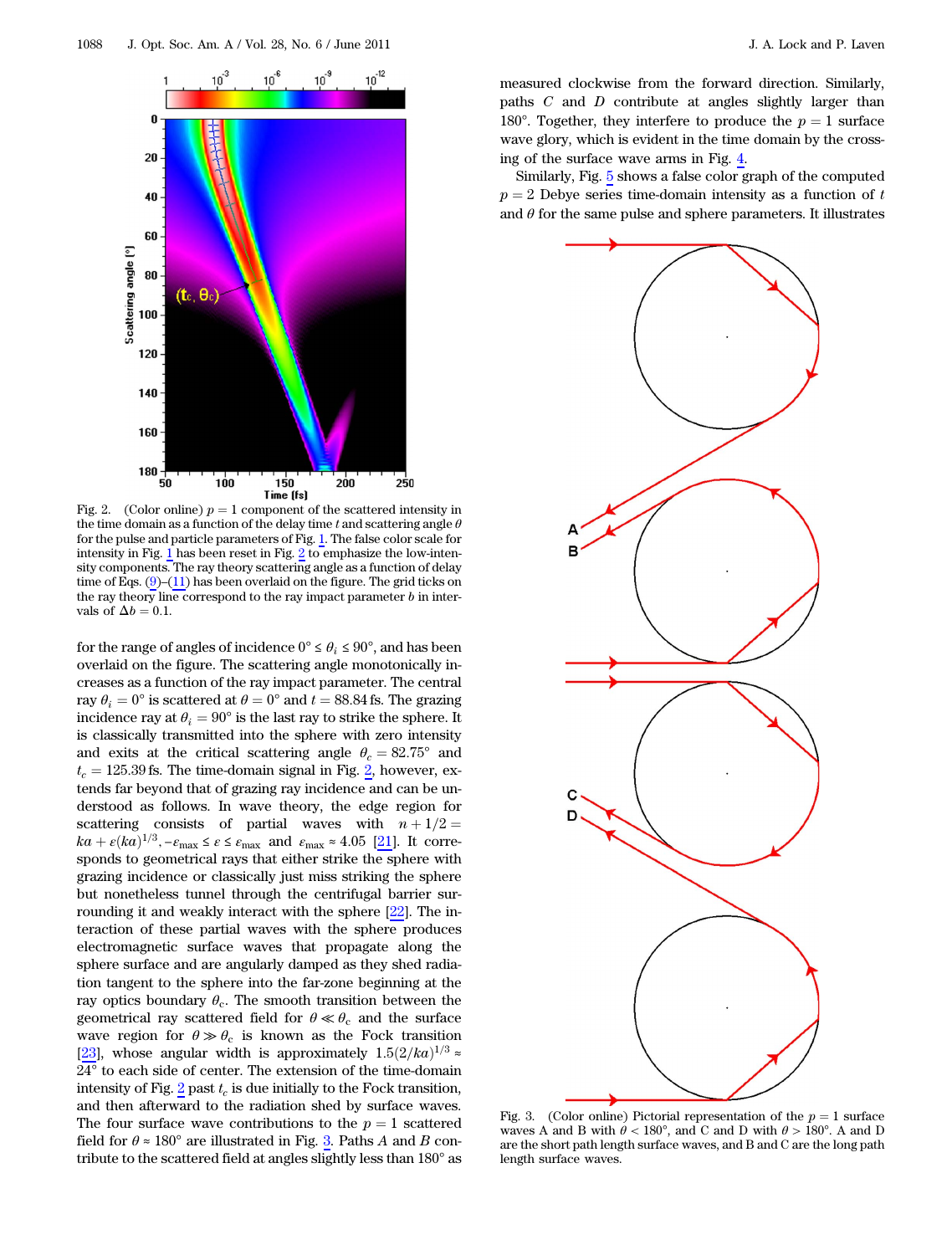<span id="page-3-5"></span><span id="page-3-4"></span>the effects of partial waves that have been transmitted out of the sphere following one internal reflection. Again, the ray theory prediction for the scattering angle as a function of delay time,

$$
\theta = \pi + 2\theta_{\rm i} - 4\theta_{\rm t},\tag{12}
$$

$$
t = 2a[1 - \cos(\theta_i)]/c + 4aN\cos(\theta_t)/c,
$$
 (13)

has been overlaid on the graph. The central ray  $\theta_i = 0^\circ$  is scattered at  $\theta = 180^\circ$  and  $t = 177.68$  fs, and the grazing incidence ray  $\theta_i = 90^\circ$  is scattered at  $\theta_c = 165.50^\circ$  and  $t_c = 184.11$  fs. The Descartes rainbow ray is  $\theta_R = 137.86^\circ$  and  $t_R = 168.37$  fs. In Fig. [5,](#page-3-2) two rays for each scattering angle in the interval  $\theta_R$  <  $\theta < \theta_c$  interfere with each other to produce the supernumerary bows when the scattered intensity is graphed as a function of  $\theta$  for a single incident wavelength. But Fig. [5](#page-3-2) shows that the contributions from the two rays are separated in the time domain. As was the case for  $p = 1$ , the time-domain intensity for delay times larger than  $t_c$  corresponds initially to the Fock transition, and then afterward to the contribution of surface waves. The  $p = 2$  surface wave glory with the ray theory time delay  $t = 192.54$  fs also prominently appears in the figure.

## <span id="page-3-0"></span>3. SURFACE WAVES IN THE TIME DOMAIN

#### A. Phase of the  $p=1$  Surface Wave Radiation

For  $p = 1$  scattering in the short wavelength limit at angles  $\theta \ll \theta_c$ , the Mie–Debye sum over partial waves produces

<span id="page-3-1"></span>

J. A. Lock and P. Laven Vol. 28, No. 6 / June 2011 / J. Opt. Soc. Am. A 1089

<span id="page-3-2"></span>

Fig. 5. (Color online)  $p = 2$  component of the scattered intensity in the time domain as a function of the delay time t and scattering angle  $\theta$ for the pulse and particle parameters of Fig. [1.](#page-1-5) The ray theory scattering angle as a function of delay time of Eqs.  $(12)$  $(12)$  and  $(13)$  $(13)$  has been overlaid on the figure.

the transitional approximation to the geometrical optics fields in the following way. The Riccati–Bessel and Riccati– Neumann functions appearing in the partial wave scattering amplitudes  $a_n$  and  $b_n$  are approximated by their largeargument, large-order asymptotic expansions [24]. The angular functions  $\pi_n(\theta)$  and  $\tau_n(\theta)$  for  $\theta$  away from 0° and 180° are expanded in powers of  $n + 1/2$  and the leading term is retained [25]. The sum over partial waves  $1 \le n \le ka \varepsilon_{\text{max}}(ka)^{1/3}$  corresponding to geometrical rays striking the sphere surface below the edge region is approximated by an integral over an effective impact parameter [26,27]. The integral is then evaluated using the method of stationary phase [28]. On the other hand, for scattering at  $\theta \gg \theta_c$  and  $\theta$  away from 180°, the surface wave field is obtained for partial waves in the edge region by using the large-argument, large-order asymptotic expansion of the partial wave scattering amplitudes [29] and retaining the leading term in the expansion of the resulting partial wave scattering amplitudes in powers of  $1/ka$ . The first term in the expansion of the angular functions in powers of  $n + 1/2$  is also used. The resulting sum over partial waves is approximated by an integral over  $\varepsilon$ , which is then extended to a contour integral in the complex plane and is evaluated using the method of residues [23]. The contribution of the dominant pole of the integrand in the complex plane is

<span id="page-3-3"></span>
$$
\mathbf{E}^{\text{surface waves}}(\theta) = (ka)^{5/6} [-T_2(\theta)B_2(k,\theta)\cos(\varphi)\mathbf{u}_{\theta} + T_1(\theta)B_1(k,\theta)\sin(\varphi)\mathbf{u}_{\varphi}] \exp[ika\Phi(k,\theta)].
$$
\n(14)

Fig. 4. (Color online) Similar to Fig. [2,](#page-2-0) but also showing scattering for  $\theta > 180^\circ$ . The surface waves A + C and D + B of Fig. [3](#page-2-1) intersect at  $\theta = 180^{\circ}$  to form the  $p = 1$  surface wave glory.

<span id="page-3-6"></span>In Eq.  $(14)$  $(14)$ , the portion of the field magnitude that is independent of  $k$  is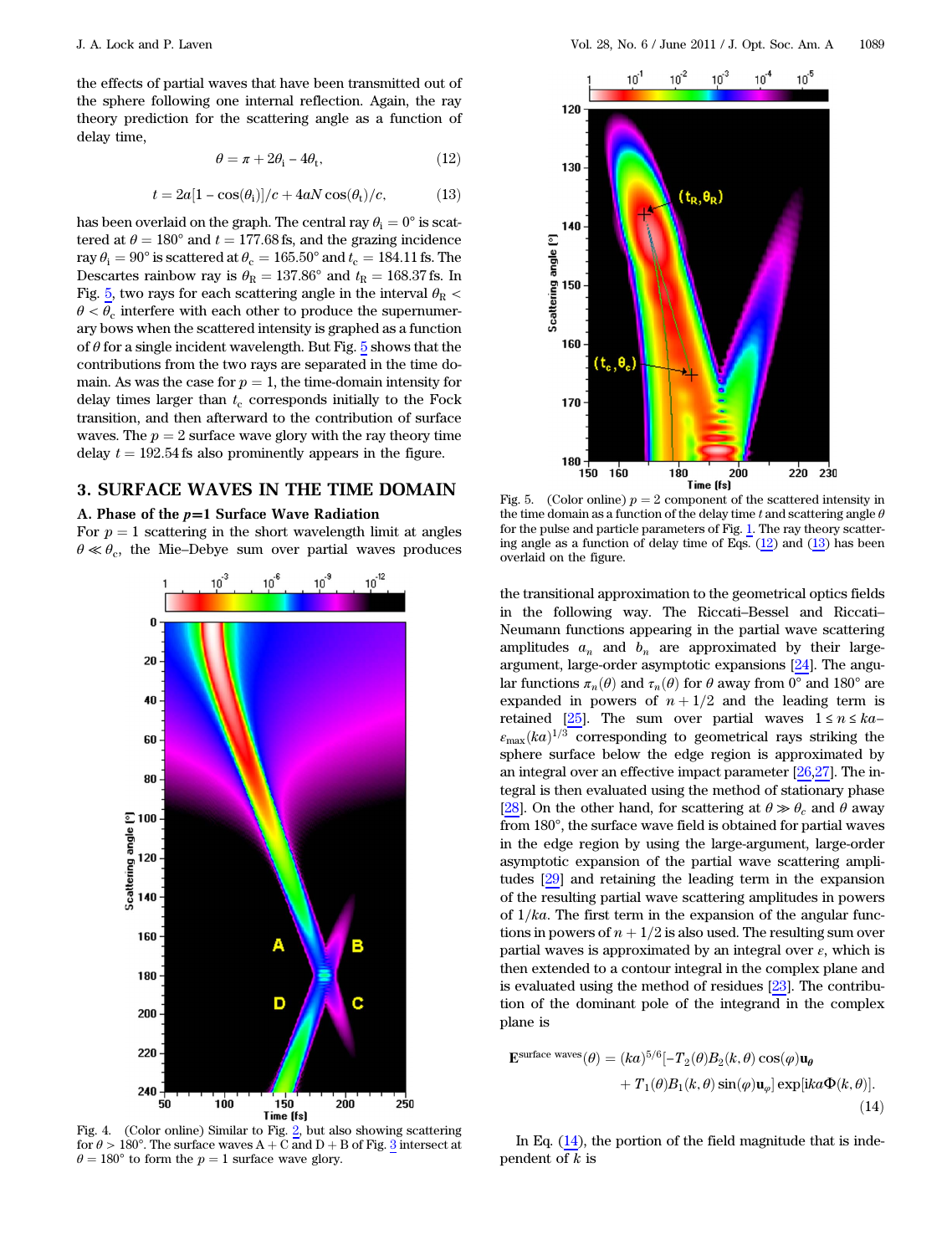$$
T_j(\theta) = \exp(i\pi/12)2^{1/6} K_j \xi / \{[\pi(N^2 - 1)\sin(\theta)]^{1/2} [\text{Ai}'(-X)]^2\},\tag{15}
$$

<span id="page-4-5"></span>the portion of the magnitude that depends on  $k$  is

$$
B_j(k,\theta) = \exp\{-\xi[3^{1/2}X(ka)^{1/3}/2^{4/3} - K_j/(N^2-1)^{1/2}]\}, (16)
$$

<span id="page-4-0"></span>and the phase is  $ka\Phi(\theta)$  with

$$
\Phi(k,\theta) = 2 + 2(N^2 - 1)^{1/2} + \xi \{1 + X/[2^{4/3}(ka)^{2/3}]\}.
$$
 (17)

<span id="page-4-6"></span>In Eqs.  $(15)-(17)$  $(15)-(17)$  $(15)-(17)$ ,

$$
\xi = \theta - \theta_c \tag{18}
$$

and  $X = 2.3381$  is the magnitude of the argument of the first zero of the Airy function [30], which occurs in the residue of the dominant pole of the integrand. The polarization dependence is given by  $K_i = 1$  for  $j = 1$ , the TE or perpendicular polarization, and  $K_i = N^2$  for  $j = 2$ , the TM or parallel polarization. The factor of  $(ka)^{5/6}$  in Eq. ([14\)](#page-3-3) indicates that the strength of the surface waves is below that of the ray optics background of Eq. [\(6\)](#page-1-1). The transitional approximation to the surface wave field of Eq.  $(14)$  $(14)$  can be made more accurate by including higher-order Taylor series contributions to Eqs.  $(15)$  $(15)$ – $(17)$  $(17)$  and by including the residues of a larger number of poles of the integrand in the complex plane [\(22](#page-4-1)), [\(23](#page-4-2)), and [\(28](#page-5-0)). A more accurate (but more complicated) uniform approximation to the scattered field was considered in [31,32].

One of the goals of this study is to assess the accuracy of Eqs.  $(14)$  $(14)$ – $(17)$  $(17)$ . Although this may be done for either a single incident monochromatic plane wave or an incident plane wave pulse in the time domain, we now show that the time-domain analysis provides an interesting approach to the determination of the surface wave velocity. We consider the beam and particle parameters  $p = 1$ ,  $\lambda = 0.65 \,\mu \text{m}$ ,  $a = 10 \,\mu\text{m}$ , and  $N + iK = 1.3326 + i(1.67 \times 10^{-8})$ . First, the  $p = 1$  portion of the scattered electric field for unpolarized monochromatic plane wave incidence was calculated for a dense grid of scattering angles in the surface wave region. We then determined  $ka(\Delta\Phi/\Delta\theta)$ , the change in the phase of the scattered field per degree of change in scattering angle. If the surface wave acquires phase at an angular rate faster than if it were traveling on the sphere surface at the speed of light, its effective velocity  $v$  on the sphere surface would be given by

$$
v/c = (\Delta \Phi / \Delta \theta)^{-1} < 1. \tag{19}
$$

The results for monochromatic plane wave incidence are shown as the blue lines in Fig. [6](#page-5-1). The quantity  $v/c$  monotonically decreases for  $\theta$  < 120° in the angular regime of the Fock transition; it is slowly varying with the value  $v/c \approx 0.96$  in the narrow angular region  $120^{\circ} < \theta < 140^{\circ}$  of surface wave dominance, and it becomes increasingly oscillatory for  $\theta > 140^{\circ}$  in the angular regime of interfering counterpropagating surface waves. This agrees well with the theoretical prediction of Eq. [\(17](#page-4-0)):

<span id="page-4-3"></span>
$$
(\Delta \Phi / \Delta \theta)^{-1} = \{1 + X/[2^{4/3}(ka)^{2/3}]\}^{-1} = 0.958. \tag{20}
$$

The agreement is noteworthy, considering the narrowness of the angular region in which  $(\Delta \Phi / \Delta \theta)^{-1}$  is only very roughly constant.

The quantity  $v/c$  can also be measured in the time domain. Referring to Fig. [2](#page-2-0) for  $p = 1$ , the slope of the graph multiplied by the sphere radius gives the effective velocity of the surface wave. We thus determined  $v/c$  in the time domain in the following way. For each  $\theta$  in  $5^{\circ}$  increments in the interval  $80^{\circ} \le$  $\theta \le 180^{\circ}$  and for the time interval pixel width  $\Delta t = 0.54$  fs, the temporal peak of the time-domain curve was determined to subpixel accuracy by fitting the four data points nearest the temporal intensity peak with a cubic function and then differentiating to find the peak position. The slopes were then determined and then the least-squares fit, giving  $v/c = 0.9827$ . The same procedure was also applied to the  $p = 2$  time-domain graph of Fig. [5](#page-3-2) in  $\Delta\theta = 1^{\circ}$  increments for  $190^{\circ} \le \theta \le$  $300^{\circ}$  and gave  $v/c = 0.9850$ . These results, at first appearance, are in seemingly poor agreement with the theoretical prediction of Eq.  $(20)$  $(20)$ . In attempting to find the reason for the difference, we decreased the  $p = 1$  time interval pixel width by a factor of 128 to  $\Delta t \approx 0.004$  fs and repeated the fitting procedure. The results are graphed as the red (top) curves in Fig. [6](#page-5-1), which show (i) decreasing  $v/c$  in the Fock transition region, (ii) a much wider and flatter plateau in the surface wave region with  $v/c \approx 0.9840$ , and (iii) an increasing oscillatory structure in the region of counterpropagating surface wave interference. The same procedure was applied to each polarization individually with similar results. The result still seemingly differs from Eq. [\(20](#page-4-3)) despite the fact that  $v/c$  in the time domain is more nearly constant over a substantially larger angular interval than it was for monochromatic plane wave incidence.

The difference is due to the relatively wide wavenumber spectrum of the pulse. Since the function  $\Phi(k, \theta)$  of Eq. ([17\)](#page-4-0) is not independent of  $k$ , the surface wave speed depends weakly on  $k$ . When one has a pulse with a spectrum of different  $k$  values, one adds together Fourier components whose speeds are both slightly slower and slightly faster than average. But the effect is not symmetric about  $k_0$ . Thus, when the uneven mix of faster and slower surface wave speeds are averaged together over the spectrum, the final effective surface wave speed is shifted from what it was for  $k_0$  alone. This can be demonstrated mathematically as follows. Substituting Eqs.  $(5)$  $(5)$  $(5)$  and  $(14)$  $(14)$  into Eq.  $(2)$ , the time-domain scattered field is

<span id="page-4-4"></span>
$$
E_j^{\text{scatt}}(t,\theta) = [\sigma T_j(\theta)/2\pi^{1/2}] \int_{-\infty}^{\infty} dk \exp\{-[\sigma^2(k - k_0)^2/4]\} (ka)^{5/6} B_j(k,\theta) \exp[ika\Phi(k,\theta) - ickt].
$$
\n(21)

<span id="page-4-1"></span>Assuming  $(ka)^{5/6}B_i(k, \theta)$  with the implicit  $1/kr$  dependence and  $\Phi(k, \theta)$  are both slowly varying functions of k in the vicinity of  $k_0$ , their Taylor series expansions about  $k_0$  can be written as

$$
B_j(k, \theta) = B_{j0}(k_0, \theta) + O(k - k_0), \tag{22}
$$

<span id="page-4-2"></span>
$$
\Phi(k,\theta) = \Phi_0(k_0,\theta) + (k - k_0)\Phi_1(k_0,\theta) + O[(k - k_0)^2].
$$
 (23)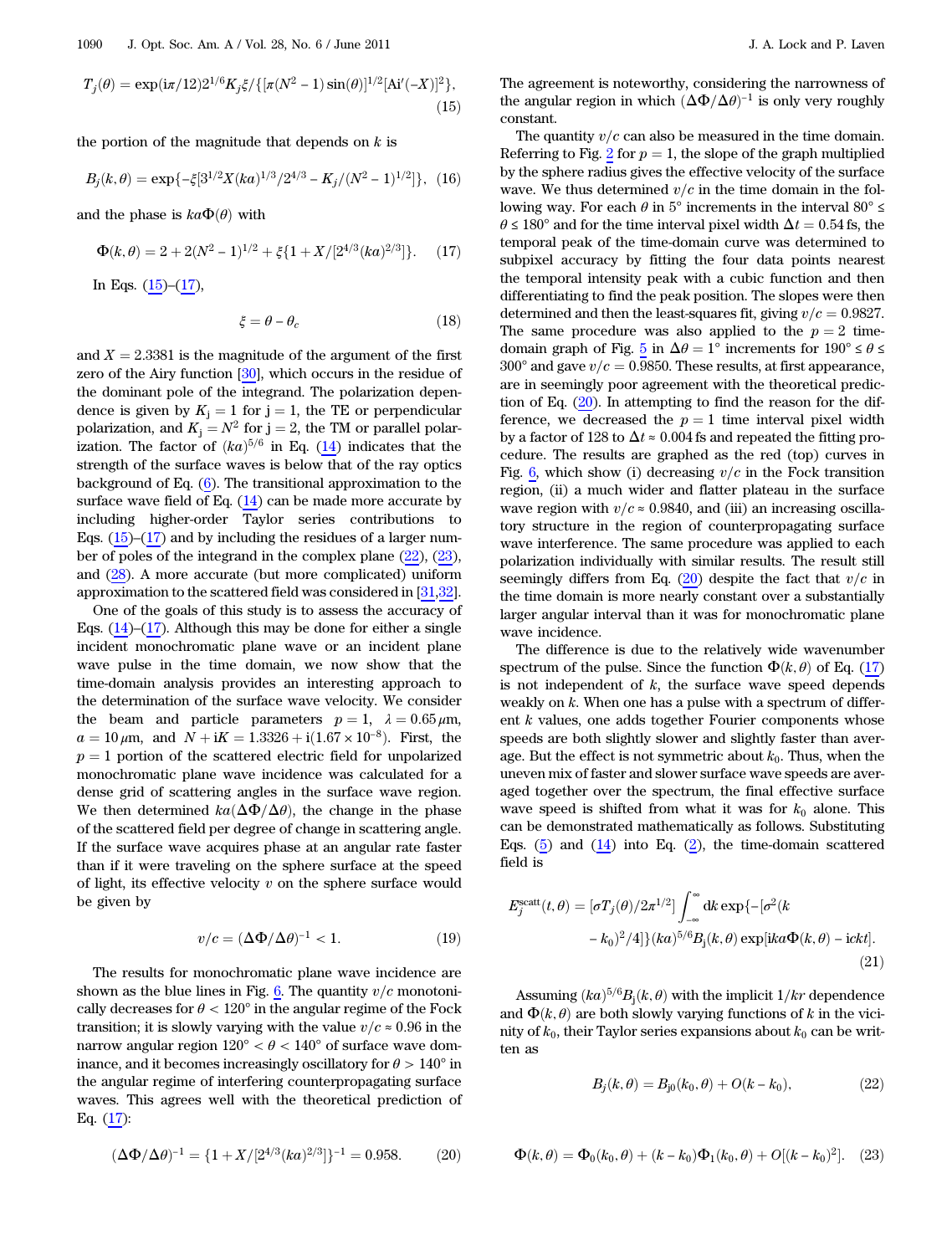<span id="page-5-1"></span>

Fig. 6. (Color online) The quantity  $v/c$ , where v is the effective surface wave velocity on the sphere surface, as a function of the scattering angle  $\theta$  obtained [blue (bottom) curves] from the angular advancement of the phase of the  $p = 1$  component of the scattered field when a monochromatic plane wave with  $k = 9.67 \times 10^6 \,\mathrm{m}^{-1}$  is incident on a spherical particle with the parameters of Fig. [1](#page-1-5), and from the temporal maximum of the  $p = 1$  scattered pulse [red (top) curves]. The pulse and particle parameters are the same as in Fig. [1](#page-1-5) except that the temporal pixel width is  $\Delta t \approx 0.004$  fs.

<span id="page-5-2"></span>If the phase were linear in k, i.e., if  $\Phi(k, \theta)$  were independent of  $k$ ,  $\Phi_1$  would vanish. Substitution into Eq. [\(21](#page-4-4)) gives

$$
E_j^{\text{scatt}}(t,\theta) = [(k_0 a)^{5/6} \sigma T_j(\theta) B_{j0}(k_0, \theta) / 2\pi^{1/2}]
$$
  
\n
$$
\times \int_{-\infty}^{\infty} dk \exp[-\sigma^2 (k - k_0)^2 / 4]
$$
  
\n
$$
\times \exp\{ik a[\Phi_0(k_0, \theta) + (k - k_0)
$$
  
\n
$$
\times \Phi_1(k_0, \theta) - i ckt]\},
$$
\n(24)

<span id="page-5-5"></span>which can be integrated analytically. Multiplying the result by its complex conjugate, the time-domain intensity is

$$
I_j^{\text{scatt}}(t,\theta) = (k_0 a)^{5/3} [\sigma T_j(\theta) B_{j0}(k_0,\theta)/2]^2 [(\sigma^2/4)^2 + (\Phi_1 a)^2]^{-1/2}
$$
  
×  $\exp\{-2\sigma^2(ct - a\Phi_0 - k_0 a\Phi_1)^2/\}$   
×  $[(\sigma^2/4) + (\Phi_1 a)^2]\}$ . (25)

<span id="page-5-3"></span>The Gaussian time dependence reaches its peak value at

$$
ct = a\Phi_0 + k_0 a\Phi_1,\tag{26}
$$

indicating that the nonlinearity of the surface wave phase  $ka\Phi(k)$ , expressed via a nonzero value of  $\Phi_1$ , shifts the peak of the time-domain intensity. For the magnitude and phase functions of Eqs.  $(16)$  $(16)$  and  $(17)$  $(17)$ , we have

<span id="page-5-0"></span>
$$
B_{j0}(k_0, \theta) = \exp\{-\xi[3^{1/2}X(k_0a)^{1/3}/2^{4/3} - K_j/(N^2 - 1)^{1/2}]\},\tag{27}
$$

$$
\Phi_0(k_0, \theta) = 2 + 2(N^2 - 1)^{1/2} + \xi + \xi X/[2^{4/3}(k_0 a)^{2/3}], \quad (28)
$$

$$
\Phi_1(k_0, \theta) = -(2/3)\xi X a/[2^{4/3}(k_0 a)^{5/3}],\tag{29}
$$

<span id="page-5-4"></span>giving

$$
v/c = \{1 + (1/3)X/[2^{4/3}(k_0a)^{2/3}]\}^{-1} = 0.9855, \tag{30}
$$

which is in good agreement with the time-domain results obtained from Fig. [6.](#page-5-1)

If the O( $k - k_0$ ) term of  $(ka)^{5/6}B_j(k, \theta)/(kr)$  were evaluated and substituted into Eq.  $(24)$  $(24)$ , the integral can also be evaluated analytically [[33\]](#page-9-5) and the temporal peak of the time domain intensity for a given  $\theta$  is shifted to a slightly earlier time than predicted by Eq. ([26\)](#page-5-3). When the  $O[(k - k_0)^2]$  term of  $\Phi(k, \theta)$  is also substituted into Eq. ([24\)](#page-5-2), an estimation of the value of the resulting integral produces a comparable shift to a slightly later time. These two corrections nearly cancel, and Eq. [\(30\)](#page-5-4) is a reasonable estimate of the surface wave velocity. The value of  $1 - v/c$  from Fig. [6](#page-5-1) deviates from its value in Eq. [\(30](#page-5-4)) by 10%. As a test to see whether this difference is attributable to  $k_0a$  not being far enough into the short wavelength limit, we determined the time-domain maximum intensity when  $a = 100 \,\mu\text{m}$  and  $\Delta t = 0.54 \,\text{fs}$ , and obtained  $v/c=0.99622$ . Equation [\(30](#page-5-4)) for these conditions gives  $v/c=0.99685$ , and the time-domain result for  $1 - v/c$  now deviates from Eq. ([30\)](#page-5-4) by 20%. This deviation agrees almost exactly with the value for  $a = 10 \mu m$  and the original temporal pixel width  $\Delta t = 0.54$  fs. Since the difference appears not to be related to the value of  $k_0a$ , the contribution of less dominant poles in the integrand of the contour integral warrants further consideration [31]. Returning to Eq. ([25\)](#page-5-5),  $\Phi_1$  also broadens the temporal response for a given scattering angle. However, for the beam and particle parameters used here, the broadening is minimal since  $(\Phi_1 a)^2 < 0.01(\sigma^2/4)^2$ .

The fact that  $v/c$  differs from 1 does not necessarily imply that the speed of the surface wave on the sphere surface is a few percent less than c. One could claim instead that the surface wave travels at the speed of light slightly above the sphere surface [\[34](#page-9-6)] at the radius

<span id="page-5-6"></span>
$$
r = a\{1 + X/[2^{4/3}(ka)^{2/3}]\} = a[1 + 0.928/(ka)^{2/3}].
$$
 (31)

This interpretation may be motivated in the following way. For partial waves in the edge region, the near-zone scattered field is approximately proportional to the Riccati–Bessel function  $\psi_{ka}(kr)$ , which is derived from the Bessel function  $J_{ka+1/2}(kr)$ , which in turn is related to the Airy function Ai $\left(-2^{1/3}z\right)$  when the order and argument are nearly equal [29], i.e.,

$$
kr = (ka + 1/2) + z(ka + 1/2)^{1/3} \approx ka + z(ka)^{1/3}
$$
 (32)

with  $ka \gg 1$ . The Airy function reaches its peak value [30] not at  $z = 0$ , but rather at  $2^{1/3}z \approx 1.02$ , giving

$$
r = a[1 + 0.810/(ka)^{2/3}], \tag{33}
$$

which is in reasonably close agreement with Eq. ([31](#page-5-6)).

It should finally be noted that, in [\[8\]](#page-9-4), surface waves were qualitatively modeled as traveling along the sphere surface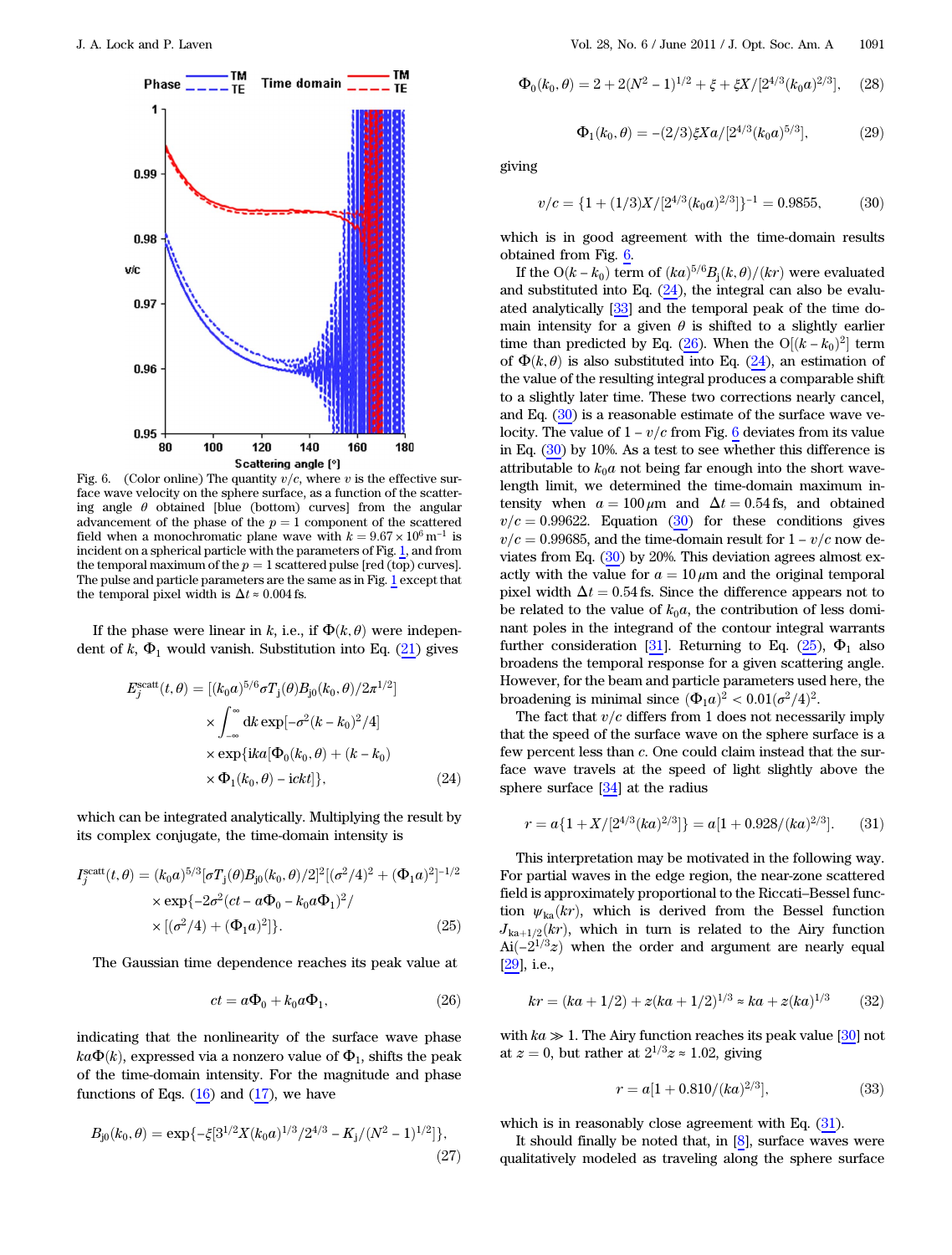for the entirety of their path, and the refractive index of the sphere surface was allowed to be variable. In order to match the computed time delay and the time delay predicted using this model, a value of the surface refractive index was obtained that was intermediate between that of the sphere interior and the exterior medium. A more mathematically detailed interpretation of the surface wave path that includes short cuts through the sphere, however, was presented and physically motivated in [22] and is used in this paper to interpret our results.

## B. Magnitude of the  $p = 2$  Surface Wave Radiation

Since the angular extent of the  $p = 2$  surface wave region in Fig. [5](#page-3-2) without the intrusion of the glory region is much larger than for  $p = 1$  surface waves in Fig. [2](#page-2-0), we examine here the angular damping rate of the  $p = 2$  surface wave intensity. The derivation of the expression analogous to Eqs.  $(14)$  $(14)$ – $(17)$  $(17)$  for the  $p = 2$  surface wave proceeds exactly as for  $p = 1$ , except that the poles of the  $p = 2$  integrand of the contour integral are of a higher order than for  $p = 1$ . The only change in Eqs.  $(14)$  $(14)$ – $(17)$  $(17)$  made by this more complicated residue is that  $T_i(\theta)$  is proportional to a mixture of  $\xi^2$  and  $\xi$  rather than to  $\xi$ alone. This slightly changes its behavior for  $\theta \approx \theta_c$  where the surface wave expression is dominated by the Fock transition, but it will not change the exponential attenuation for  $\theta \gg \theta_c$ . Since  $(\Phi_1 a)^2 \ll (\sigma^2/4)^4$  and the resulting broadening of the time-domain response is minimal, a comparison of the magnitude squared of Eq.  $(14)$  $(14)$  with Eq.  $(25)$  $(25)$  shows that the value of the peak intensity as a function of  $\theta$  in the time domain is identical to the value of the scattered intensity as a function of  $\theta$ for monochromatic plane wave incidence. Thus, it should make no difference whether the surface wave damping rate is measured in the time domain or for monochromatic plane wave incidence.

The maximum time-domain intensity multiplied by  $|\sin(\theta)|$ is graphed for  $p = 2$  in Fig. [7](#page-6-0) as a function of  $\theta$  for the TE and TM polarizations. The intensity was multiplied by  $|\sin(\theta)|$  in order to compensate for the geometrically expected  $[\sin(\theta)]^{-1}$  dependence [[35\]](#page-9-7) in the vicinity of backscattering, leaving only the expected exponential attenuation of the surface wave radiation. The figure clearly shows the rainbow region for  $140^{\circ} < \theta < 160^{\circ}$ , the relative maxima and minima of the counterpropagating surface waves in the glory region for  $175^{\circ} < \theta < 185^{\circ}$ , the Fock transition between the rainbow and glory regions, and the exponentially damped surface wave region for  $185^{\circ} < \theta < 240^{\circ}$ . An indication that the Fock transition extends between the rainbow and the glory regions is provided by the fact that  $I(t_{\text{max}}, \theta) |\sin(\theta)|$  is not an exact continuation of the surface wave curve that began beyond the glory region.

According to Eq. [\(16](#page-4-5)), the TE surface wave intensity should fall off faster than for the TM surface wave intensity, and should decay as  $\exp(-\Gamma_j \xi)$  where  $\Gamma_1 = 0.2178$  per degree for TE and  $\Gamma_2 = 0.1871$  per degree for TM. Similarly, the TM surface wave intensity should be larger than that of the TE surface wave intensity by a factor of  $N^4 = 3.15$ . The at-tenuation coefficients of Fig. [7](#page-6-0) were determined to be  $\Gamma_1=$ 0.157 per degree and  $\Gamma_2 = 0.138$  per degree, which are each about 73% of the expected value, and the TM intensity is larger than the TE intensity by about a factor of 10. In order to see whether there is any refractive index dependence of the decay

<span id="page-6-0"></span>

Fig. 7. (Color online) Maximum of the  $p = 2$  intensity of the scattered pulse multiplied by  $|\sin(\theta)|$  as a function of scattering angle  $\theta$  for the pulse and particle parameters of Fig. [1.](#page-1-5)

rates, the maximum time-domain intensity was also computed for  $a = 10 \mu$ m and  $N = 1.5$ . For this refractive index, Eq. ([16\)](#page-4-5) gives  $\Gamma_1 = 0.2249$  per degree and  $\Gamma_2 = 0.1859$  per degree, while the time-domain graph gives  $\Gamma_1 = 0.165$  per degree and  $\Gamma_2 = 0.132$  per degree. Again, each measured value is about 72% of the expected value. The difference between the obtained and expected damping rates and the TM/TE intensity ratio may be attributable to the fact that  $k_0a$  is not very far into the short wavelength limit.

## C.  $p = 1$  Surface Wave Glory

We have already seen in Fig. [4](#page-3-1) that, for  $p = 1$ , the surface wave radiation region starts at about  $\theta = 140^{\circ}$ , is interrupted by the surface wave glory region, and then continues again for  $\theta$  > 1[8](#page-7-0)0°. This is readily visible in Fig. 8, which shows the  $p =$ 1 time-domain maximum intensity as a function of the scattering angle for the surface waves A and C. The damping rate of the surface waves is the same both below and above the glory region. There is, however, an asymmetry to the oscillations in the maximum intensity immediately above and below 180° in Fig. [8](#page-7-0). This can be explained by Fig. [9](#page-7-1), which is a fine-resolution view of Fig. [4](#page-3-1) in the glory region. In Fig. [4,](#page-3-1) the short path length surface wave A arises out of the Fock transition for  $\theta > \theta_c$ , damps throughout the glory region, and continues to 200° and beyond as C. Similarly, the long path length surface wave D propagating in the opposite direction damps out from larger scattering angles and passes through the glory region to 160° and beyond as B. In Fig. [9,](#page-7-1) the less damped surface waves for smaller delay times are the left half of the "X"-shaped intersection and the more greatly damped surface waves for larger delay times are the right half. The counterpropagating surface waves of nearly equal strength interfere for  $168^{\circ} \le \theta \le 192^{\circ}$ , giving rise to the glory structure. Figure [9](#page-7-1) also suggests the explanation of the observation of Fig. [8](#page-7-0) that there is less interference structure for  $\theta < 180^{\circ}$  than there is for  $\theta > 180^{\circ}$ . For  $\theta < 180^{\circ}$ ,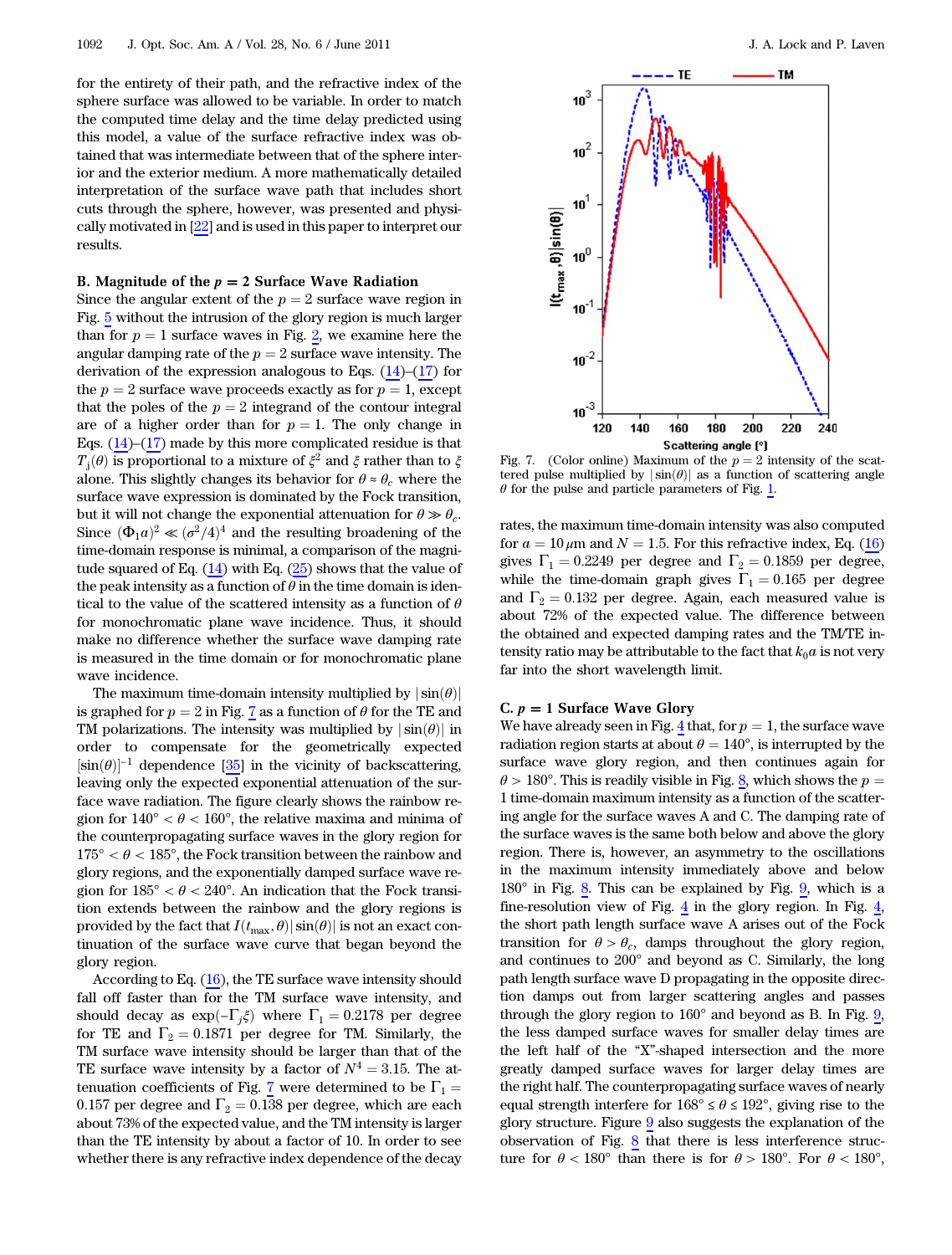<span id="page-7-0"></span>

tered pulse multiplied by  $|\sin(\theta)|$  for the surface wave A + C of Fig. [3](#page-2-1) as a function of the scattering angle  $\theta$  for the pulse and particle parameters of Fig. [1](#page-1-5). The maximum of surface wave A was determined for  $\theta$  < 180°, and the maximum of C was determined for  $\theta$  > 180°.

the center of the stronger short path length surface wave A superposes with the periphery of the weaker long path length surface wave B. As a result, their interference pattern has a relatively small modulation and extends over a relatively short angular interval. Following what used to be the shorter path length surface wave through the glory region to  $\theta > 180^{\circ}$ , the center of the now weaker surface wave C superposes with the periphery of what is now the stronger surface wave D. Since the two wave amplitudes are comparable, their interference pattern has a large modulation and extends over a longer angular interval.

A sum over partial waves in the edge region must be performed in order to calculate the surface wave field in the glory region. As before, the partial wave scattering amplitudes are formed from the large-argument, large-order approximation to the Riccati–Bessel functions and Riccati–Hankel functions and the approximation [\[36](#page-9-8)] to the angular functions  $\pi_n(\theta)$ and  $\tau_n(\theta)$  appropriate near 180°. The leading term in the partial wave scattering amplitudes in powers of ka is retained, and the partial wave sum is approximated by an integral over an effective impact parameter, extended to a contour integral in the complex plane, and evaluated using the method of residues. Keeping only the contribution of the dominant pole of the integrand, one obtains

<span id="page-7-6"></span>
$$
\mathbf{E}^{\text{scatt}}(\pi - \delta) = S_a(\pi - \delta)\mathbf{u}_x - S_s(\pi - \delta)
$$

$$
\times [\cos(2\varphi)\mathbf{u}_x + \sin(2\varphi)\mathbf{u}_y], \tag{34}
$$

<span id="page-7-4"></span>where  $\theta = \pi - \delta$  and  $\delta$  is a small angle. The scattering amplitudes are

$$
S_a(\pi - \delta) = (ka)^{4/3} (N^2 - 1) J_0(ka\delta) T(\pi - \delta) B(k, \pi - \delta) \exp[ika\Phi(k, \pi - \delta)],
$$
\n(35)

<span id="page-7-1"></span>

Fig. 9. (Color online) Fine-resolution view of Fig. [4](#page-3-1) in the vicinity of the  $p = 1$  surface wave glory region.

<span id="page-7-5"></span>
$$
S_s(\pi - \delta) = (ka)^{4/3} (N^2 + 1) J_2(ka\delta) T(\pi - \delta) B(k, \pi - \delta) \exp[ika\Phi(k, \pi - \delta)],
$$
\n(36)

<span id="page-7-3"></span>with

$$
T(\pi - \delta) = \exp(-i\pi/6)(\pi - \theta_c)
$$

$$
/ \{2^{1/3}(N^2 - 1)^{1/2}[\text{Ai}'(-X)]^2\},
$$
(37)

<span id="page-7-2"></span>
$$
B(k, \pi - \delta) = \exp\{- (\pi - \theta_c) [3^{1/2} X (ka)^{1/3} / 2^{4/3} - (N^2 + 1) / 2 (N^2 - 1)^{1/2}] \},
$$
 (38)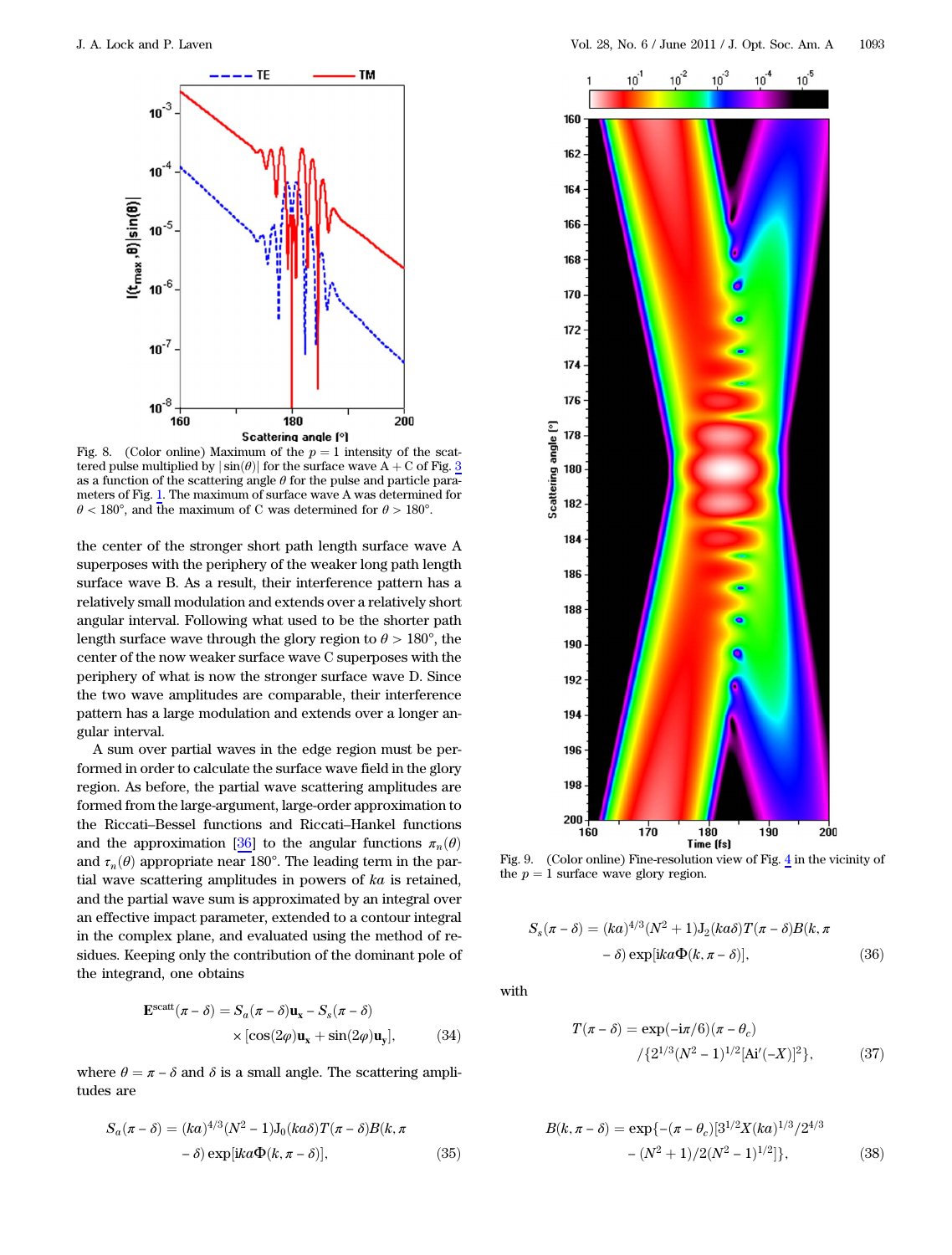<span id="page-8-1"></span>
$$
\Phi(k, \pi - \delta) = 2 + 2(N^2 - 1)^{1/2} + (\pi - \theta_c)\{1 + X/[2^{4/3}(ka)^{2/3}]\}.
$$
\n(39)

Equation  $(38)$  $(38)$  has been simplified from that of  $[37]$  $[37]$  by replacing the different damping rates of the two polarizations by an average damping rate. Equations  $(37)$  $(37)$ – $(39)$  $(39)$  are the glory region analogs of Eqs.  $(16)$  $(16)$ – $(18)$  $(18)$  where the slower angular dependence on  $\xi$  in the surface wave attenuation factor and phase has been evaluated at  $\pi - \theta_c$  and the more rapid angular dependence of the focusing functions  $J_0(ka\delta)$  and  $J_2(ka\delta)$  is retained. The factor of  $(ka)^{4/3}$  in Eqs. ([35\)](#page-7-4) and ([36\)](#page-7-5) indicates that the radiation produced by surface waves in all planes of incidence constructively interferes at  $\theta = 180^{\circ}$ , producing partial focusing of the scattered field above the ray optics back-ground of Eq. ([6](#page-1-1)). It is amplified by a factor of  $(ka)^{1/2}$  above the surface wave amplitude of Eq. [\(14](#page-3-3)) for angles below the glory region. The glory pattern of Eqs.  $(34)$  $(34)$ – $(39)$  $(39)$  for electromagnetic scattering by a sphere is substantially more complicated than for scattering of scalar waves. It is an azimuthally dependent mixture of  $J_0(k_0a\delta)$  and  $J_2(k_0a\delta)$ , whereas, for scalar wave scattering by a penetrable sphere, only  $S_a(\pi - \delta)$  occurs, which is proportional to  $J_0(k_0a\delta)$ .

The largest relative maximum in Fig. [9](#page-7-1) is centered on  $t =$ 182 fs and  $\theta = 180^\circ$  and is the main focusing peak of the Bessel function  $J_0(k_0a\delta)$ . When  $k_0a\delta$  is greater than about 1.0,  $J_0(k_0a\delta)$  may be approximated by its asymptotic form [[38\]](#page-9-10), which is proportional to  $\exp[i(k_0a\delta - \pi/4)] +$  $\exp[i(-k_0a\delta + \pi/4)]$ . The physical interpretation of this replacement is related to the fact that  $J_0(k_0a\delta)$  describes focusing. Its oscillatory behavior to either side of the central maximum is the alternate constructive and destructive interference of the shorter path length and longer path length surface waves to either side of the main focusing peak. When a geometrical light ray crosses a focal line, it acquires a non-path-length phase shift  $[39]$  $[39]$  of  $-\pi/2$ . This phase shift does not occur discontinuously at the focal line, but is the continual transition of the phase of the field from  $\pi/4$  to  $-\pi/4$  over the extent of the central peak of  $J_0$ , as is indicated in the asymptotic form of the Bessel function to either side of its central peak. This interpretation can be further motivated by approximating  $J_0(x)$  with  $\cos[x - \varphi(x)]$  and determining  $\varphi(x)$  from the known numerical values of  $J_0(x)$ . For  $x = 0$ , one has  $\varphi = 0^{\circ}$ , and, by the time  $J_0$ has reached its first zero at  $x = 2.405$ ,  $\varphi$  has monotonically increased to the order of 45°.

A sequence of interference minima occurs on or near the centerline of the "X" shape in Fig. [9](#page-7-1) at  $\delta \approx 1.0^{\circ}$ ,  $3.0^{\circ}$ ,  $5.0^{\circ}$ , 6:8°, 8:7°, 10:5°, and 12:3°. The last of these coincides with the end of the overlap region of the two surface waves. The locations of the relative minima can be understood as follows. Consider the portion of the overlap region in which  $J_0(k_0a\delta)$  can be approximated by its asymptotic form. This occurs when  $\delta > 0.6^{\circ}$ . The field of the two overlapping surface waves can then be written as

<span id="page-8-2"></span>
$$
E^{\text{scatt}}(\pi - \delta) = T(\pi - \delta - \theta_c)B(k, \pi - \delta
$$

$$
-\theta_c) \exp[ika\Phi(k, \pi - \delta - \theta_c)]
$$

$$
-iT(\pi + \delta - \theta_c)B(k, \pi + \delta
$$

$$
-\theta_c) \exp[ika\Phi(k, \pi + \delta - \theta_c)]. \tag{40}
$$

The first term in Eq.  $(40)$  $(40)$  is the shorter path length surface wave and the second term is the longer path length surface wave. The second term contains an extra factor of  $-i$  since it has crossed the backscattering focal line. When Eq. ([40\)](#page-8-2) and the Gaussian pulse spectrum of Eq. [\(5\)](#page-1-2) are inserted into Eq. [\(2\)](#page-1-3), the Taylor series expansions of B and  $\Phi$  are truncated at  $B_0$  and  $\Phi_0$ , and the time-domain intensity is obtained from the time-domain field, the result is

<span id="page-8-3"></span>
$$
Iscatt(t, \theta) = WS2(t, \theta)
$$
  
+ 2W<sub>S</sub>(t, \theta)W<sub>L</sub>(t, \theta) sin{k<sub>0</sub>a[ $\Phi$ (k<sub>0</sub>,  $\pi + \delta - \theta_c$ )  
-  $\Phi$ (k<sub>0</sub>,  $\pi - \delta - \theta_c$ )] + W<sub>L</sub><sup>2</sup>(t, \theta), (41)

where

$$
W_S(t,\theta) = (k_0 a)^{4/3} T(\pi - \delta - \theta_c) B_0(k_0, \pi - \delta
$$

$$
- \theta_c) \exp\{-[ct - a\Phi_0(k_0, \pi - \delta - \theta_c)]^2/\sigma^2\}, \quad (42)
$$

$$
W_{\text{L}}(t,\theta) = (k_0 a)^{4/3} T(\pi + \delta - \theta_c) B_0(k_0, \pi + \delta
$$

$$
- \theta_c) \exp\{-[ct - a\Phi_0(k_0, \pi + \delta - \theta_c)]^2/\sigma^2\}.
$$
 (43)

Keeping only the dominant portion of  $\Phi_0$  in Eq. [\(28](#page-5-0)), Eq. [\(41](#page-8-3)) simplifies to

$$
Iscatt(t, \theta) = WS2(t, \theta) + 2WS(t, \theta)WL(t, \theta)sin(2k0a\delta)
$$
  
+ W<sub>L</sub><sup>2</sup>(t, \theta), (44)

which has its relative minima at

$$
\delta = (M - 1/4)\pi/k_0 a
$$
  
= 1.40°, 3.26°, 5.12°, 6.98°, 8.85°, 10.71°, and 12.57°, (45)

where  $M$  is an integer. These values, except perhaps for the first one where the asymptotic form for  $J_0$  may not yet be sufficiently accurate, are in good agreement with the positions of the relative minima in Fig. [9.](#page-7-1) They are also the approximate locations of the zeros of  $J_0(k_0a\delta)$  for monochromatic plane wave incidence.

# <span id="page-8-0"></span>4. CONCLUSIONS

For many years, researchers have examined light scattering of a pulse of electromagnetic radiation by a small particle in the time domain. Previous studies have almost always concerned themselves with the temporal signal at a single angle. In this paper, we considered time-domain scattering as a function of both time and scattering angle, and for only a single term of the Debye series rather than for the entire Mie sum. Our purpose in doing this was to be able to study various scattering processes from a new point of view. The Debye series separates out most, but not all, of the scattering mechanisms. Of those that remain unseparated, going over to the time domain separates most, but not all, of them. In this paper, after briefly studying the contribution of geometrical rays in the short wavelength limit, we focused on the properties of surface wave radiation for transmission and transmission following